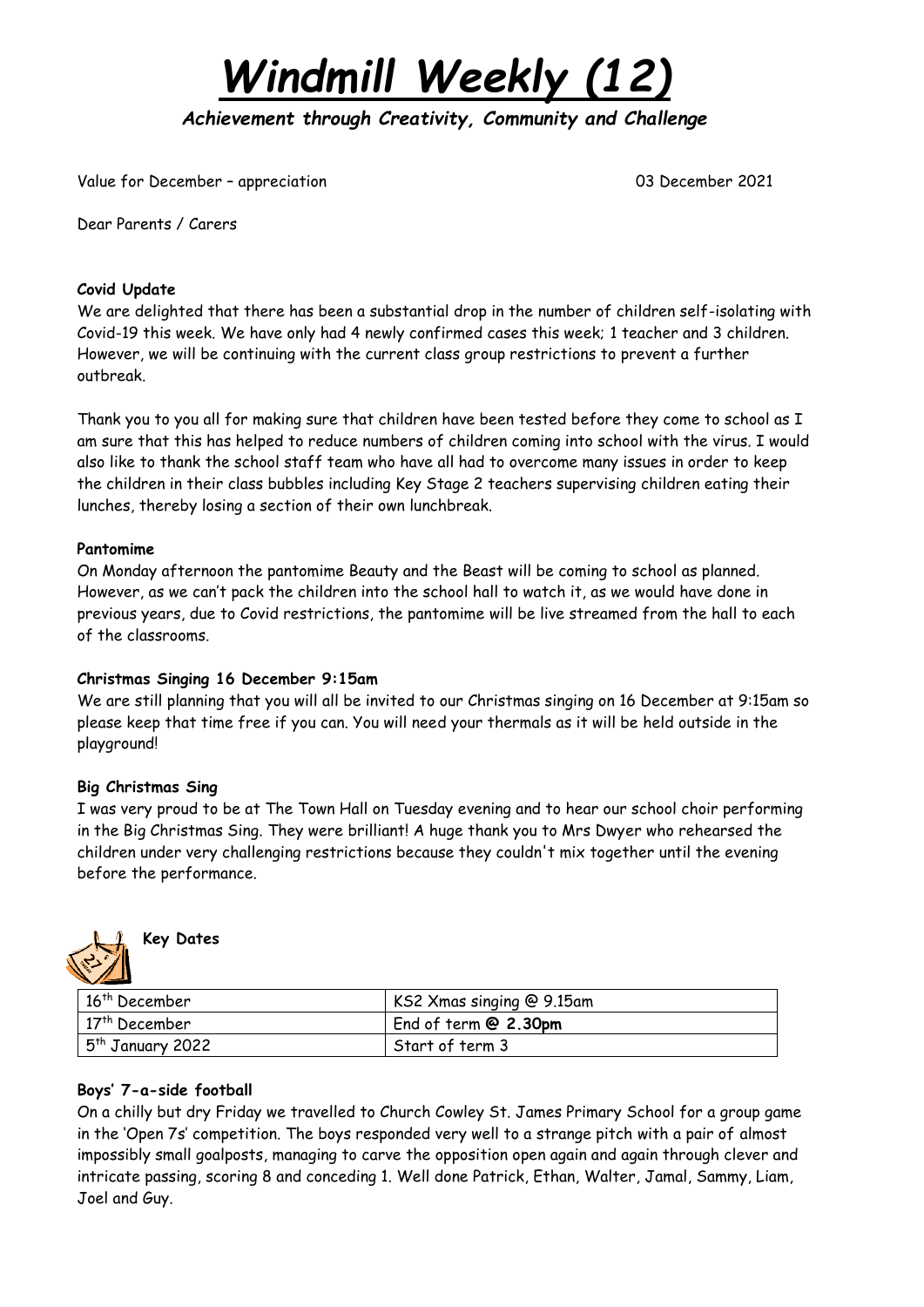### **Girls Open 7s Group Match**

We visited St Nicholas Primary on a chilly Thursday afternoon for the first of our group games in this tournament. The girls dominated the match, heading into an early lead which they comprehensively built on to eventually win 10-0! Well done Eva, Ines, Isla, Alice, Tobi, Orla, Alex, Mercy, and Tobi - a magnificent performance!

Yours faithfully

Krep

Lynn Knapp Headteacher

**(If any images below are missing please view the Newsletter on the School Website – [www.windmill.oxon.sch.uk\)](http://www.windmill.oxon.sch.uk/)**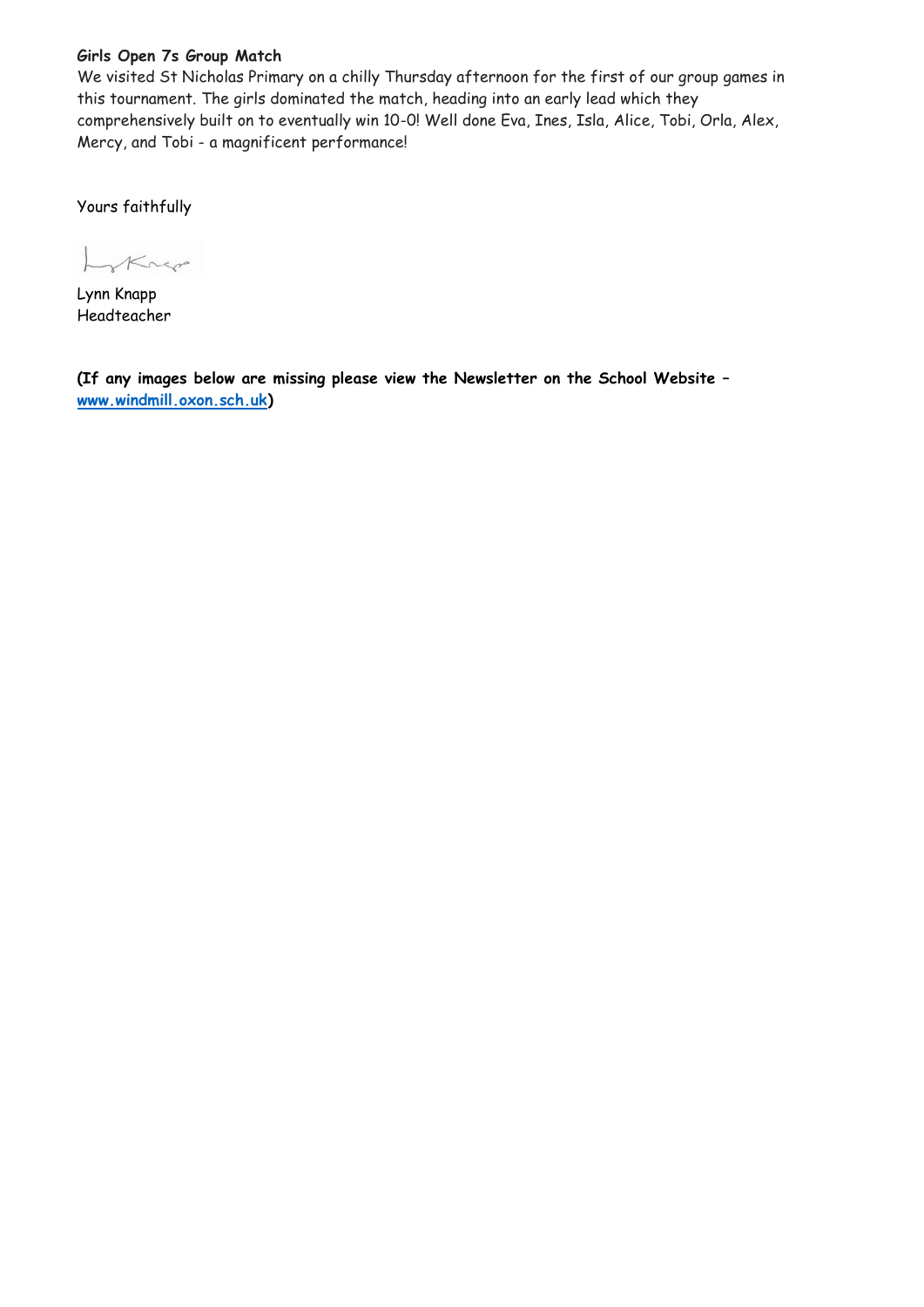

# **CHRISTMAS HOCKEY PROGRAM DECEMBER 16th to DECEMBER 23rd**

| <b>FOR:</b><br>under 18's            | Players of all abilities and experience from under 6's to       |
|--------------------------------------|-----------------------------------------------------------------|
| <b>LOCATION:</b>                     | Oxford Hawks Hockey Club, Banbury Road OX2 8EQ.                 |
| <b>TIMES &amp; COST:</b>             | From 10:00am - 4:00pm. From £10 per 55 minute session           |
| <b>COACHES:</b><br><b>STRUCTURE:</b> | International, Premier League & National League players         |
|                                      | • FULL DAY MULTISPORT MINI CAMP - Monday 20 <sup>th</sup> . 10- |

- 4pm. Ages 5-10. £35 ONLY
- Mini Camps Friday 17th / Wednesday 22nd 10-1pm (£30  $-$  aged 5-10)
- Defensive Workshop Tuesday 21st 10-1pm (£30)
- Attacking Workshop Wednesday 22nd 10-1pm (£30)
- Penalty corner workshop Monday 20<sup>th</sup> 10-12pm (£20)
- . Normal small group sessions offered outside of the above workshops

NB: GK's are welcome to join the hockey sessions above at half the price!

### ALL PRICES SHOWN INCLUDE VAT

#### **BOOKING:**

Email drew@williamshockeycoaching.com with preferred days, times and type of session and we'll come back to you with a list of what's available.

#### **PAYMENT:**

Invoices will be raised prior to the sessions and are expected to be settled before attending. We will be adapting a 'No pay No play' policy.

#### **BURSARY**

We understand the financial pressures on many families at this time and are continuing to offer the bursary fund for players that require it. Please email drew@williamshockeycoaching.com for more information on this.

**Thanks** 

**TEAM WHC** drew@williamshockeycoaching.com